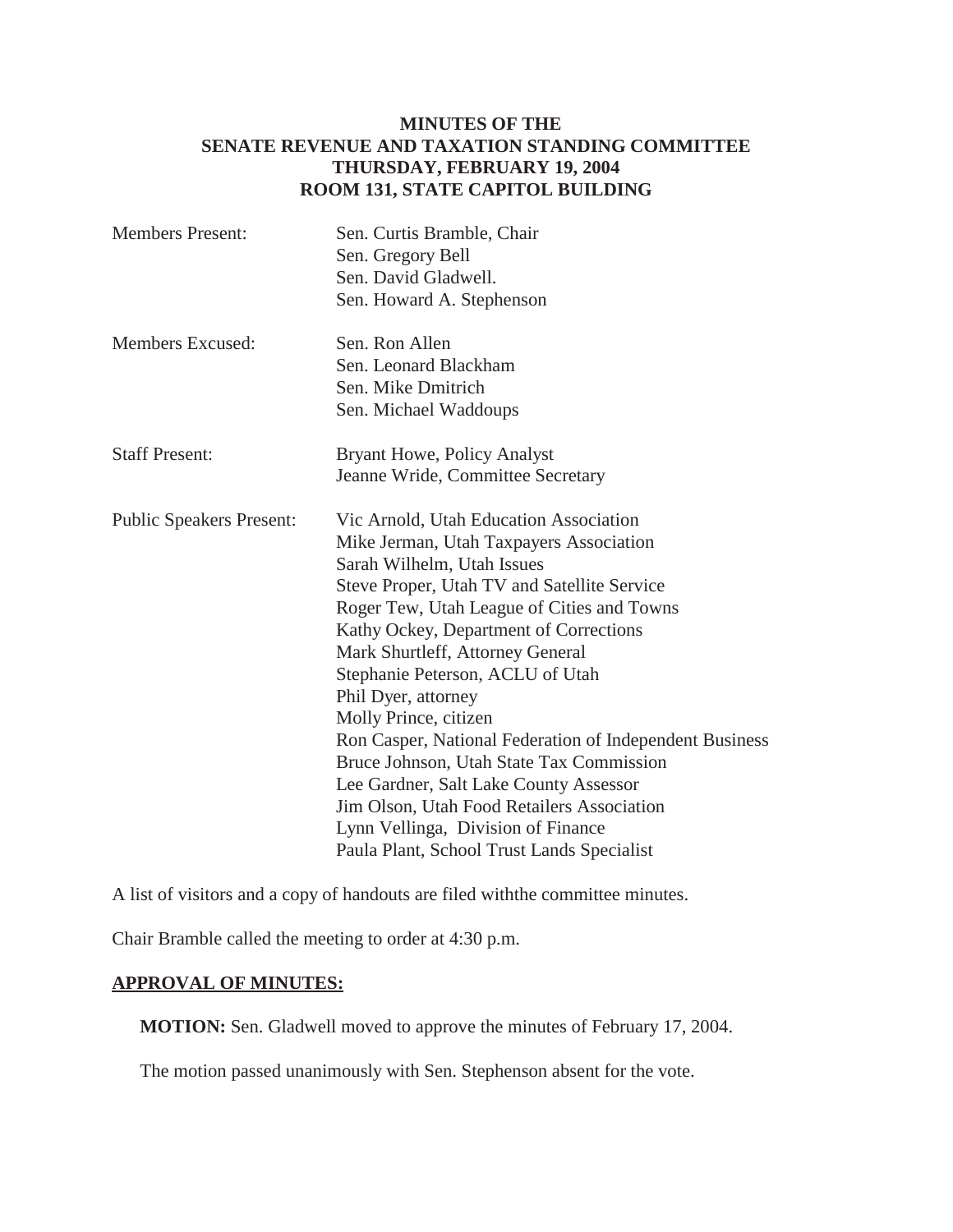Sen. Gladwell assumed the committee chair.

# **1. H.B. 74 EXTENSION OF SALES AND USE TAX EXEMPTION FOR STEEL INDUSTRY (Rep. B. Ferry)**

Sen. Bramble presented the bill to the committee.

Vic Arnold, Utah Education Association, spoke in opposition to the bill and Mike Jerman, Utah Taxpayers Association, spoke in favor.

**MOTION:** Sen. Bramble moved to pass H. B. 74 out of committee with a favorable recommendation.

The motion passed unanimously with Sen. Stephenson absent for the vote..

# **2. H.B. 38 SALES AND USE TAX - REPEAL OF CABLE AND SATELLITE SERVICE (Rep. Curtis)**

Sen. Bramble presented the bill to the committee.

Sarah Wilhelm, Utah Issues, spoke in opposition. Steve Proper, Utah TV and Satellite Service, and Mike Jerman, Utah Taxpayers Association, spoke in favor of the bill. Roger Tew, Utah League of Cities and Towns, spoke to the bill.

MOTION: Sen. Bramble moved to pass H. B. 38 out of committee with a favorable recommendation.

The motion passed with Sen. Stephenson absent for the vote.

**MOTION: Se**n. Bramble moved that the committee recommend that the issue of apportionment of corporate taxable income be referred for interim study.

The motion passed unanimously with Sen. Stephenson absent for the vote.

Sen. Bramble assumed the committee chair.

# **3. H.B. 239 SEXUALLY EXPLICIT BUSINESS AND ESCORT SERVICE TAX (Rep. Bourdeaux)**

Rep. Bourdeaux presented the bill to the committee.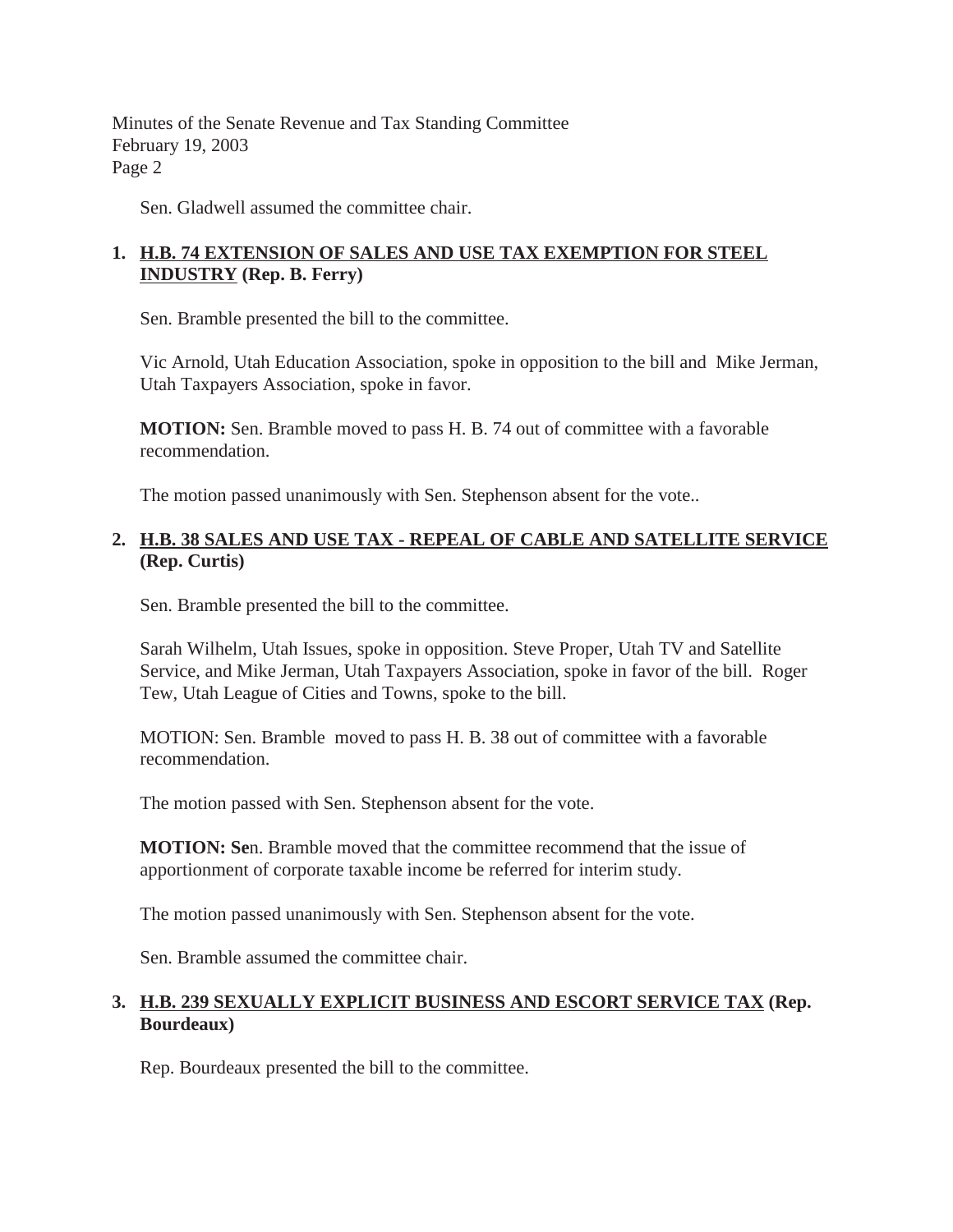Kathy Ockey, Department of Corrections; Mark Shurtleff, Attorney General; and Molly Prince, social worker; spoke in favor of the bill. Phil Dyer, attorney; and Stephanie Peterson, ACLU; spoke in opposition.

 **MOTION:** Sen. Stephenson moved to pass H. B. 239 out of committee with a favorable recommendation.

The motion passed unanimously.

### **4. 1st SUB. H.B. 66 STATE SPENDING LIMITATIONS AMENDMENTS (Rep. G. Hughes)**

Rep. Hughes presented the bill to the committee.

Ron Casper, National Federation of Independent Business spoke in favor and Sarah Wilhelm, Utah Issues, spoke in opposition.

**MOTION:** Sen. Stephenson moved to pass 1st Sub. H.B.66 out of committee with a favorable recommendation.

The motion passed unanimously with Sen. Gladwell absent for the vote.

### **5. S.B. 206 PROPERTY TAX AMENDMENTS (Sen. H. Stephenson)**

Sen. Stephenson presented the bill to the committee.

Bruce Johnson, Utah State Tax Commission, and Lee Gardner, Salt Lake County Assessor, spoke to the bill.

The motion passed unanimously with Sen.Gladwell absent for the vote.

### **6. H.B. 184 VOYEURISM AMENDMENTS (Rep. B. Goodfellow)**

Rep. Goodfellow presented the bill to the committee.

**MOTION:** Sen. Bell moved to pass H.B. 184 out of committee with a favorable recommendation.

The motion passed unanimously with Sen.Gladwell absent for the vote. MOTION: Sen. Bell moved to place H.B. 184 on the Consent Calendar. The motion passed unanimously with Sen.Gladwell absent for the vote.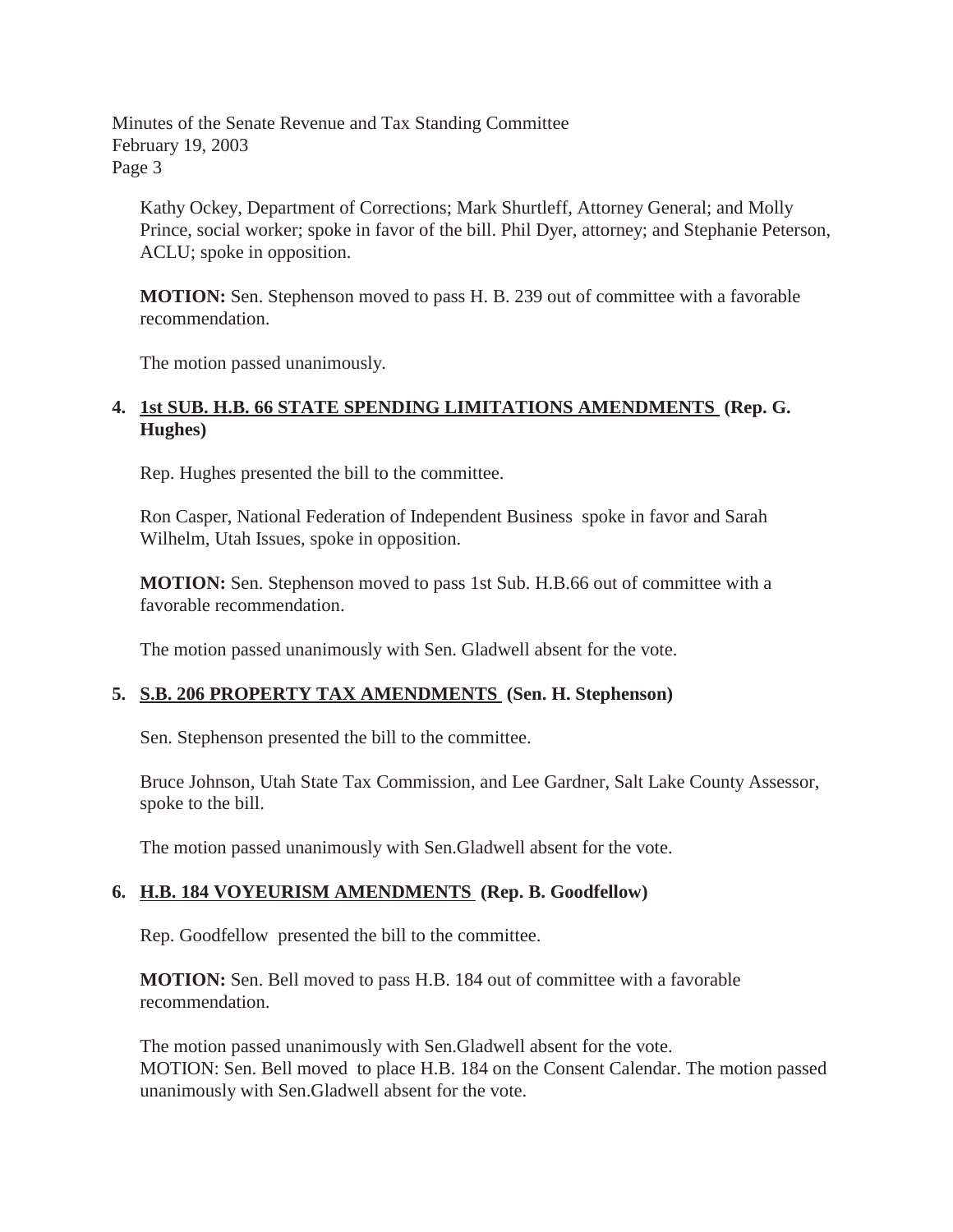Sen. Stephenson assumed the committee chair.

# **7. 1st SUB. H. B. 202 MAIL ORDER TOBACCO SALES AMENDMENTS (Rep. E. Hutchings)**

Sen. Bramble presented the bill to the committee.

Jim Olson, Utah Food Retailers Association, spoke to the bill.

**MOTION:** Sen. Bramble moved to pass 1st Sub. H.B. 202 out of committee with a favorable recommendation.

The motion passed unanimously with Sen. Gladwell absent for the vote.

**MOTION:** Sen. Bramble moved to place 1st Sub. H. B. 202 on the Consent Calendar.

The motion passed with Sen. Gladwell absent for the vote.

Sen. Bramble assumed the committee chair.

# **8. H. B. 78 SCHOOL LAND TRUST PROGRAM RESTRICTED ACCOUNT (Rep. D. Clark)**

Rep. Clark presented the bill to the committee.

Lynn Vellinga, Utah State Department of Finance and Paula Plant, School Trust Lands Specialist, spoke to the bill.

**MOTION:** Sen. Bell moved to pass H. B. 78 out of committee with a favorable recommendation.

The motion passed with Sen. Gladwell absent for the vote.

**MOTION:** Sen. Bell moved to place H. B. 78 on the Consent Calendar.

The motion passed with Sen. Gladwell absent for the vote.

# **9. H. B. 242 FUNDS CONSOLIDATION ACT - DEPOSIT AMENDMENTS (Rep. D. Clark)**

Rep. Clark presented the bill to the committee.